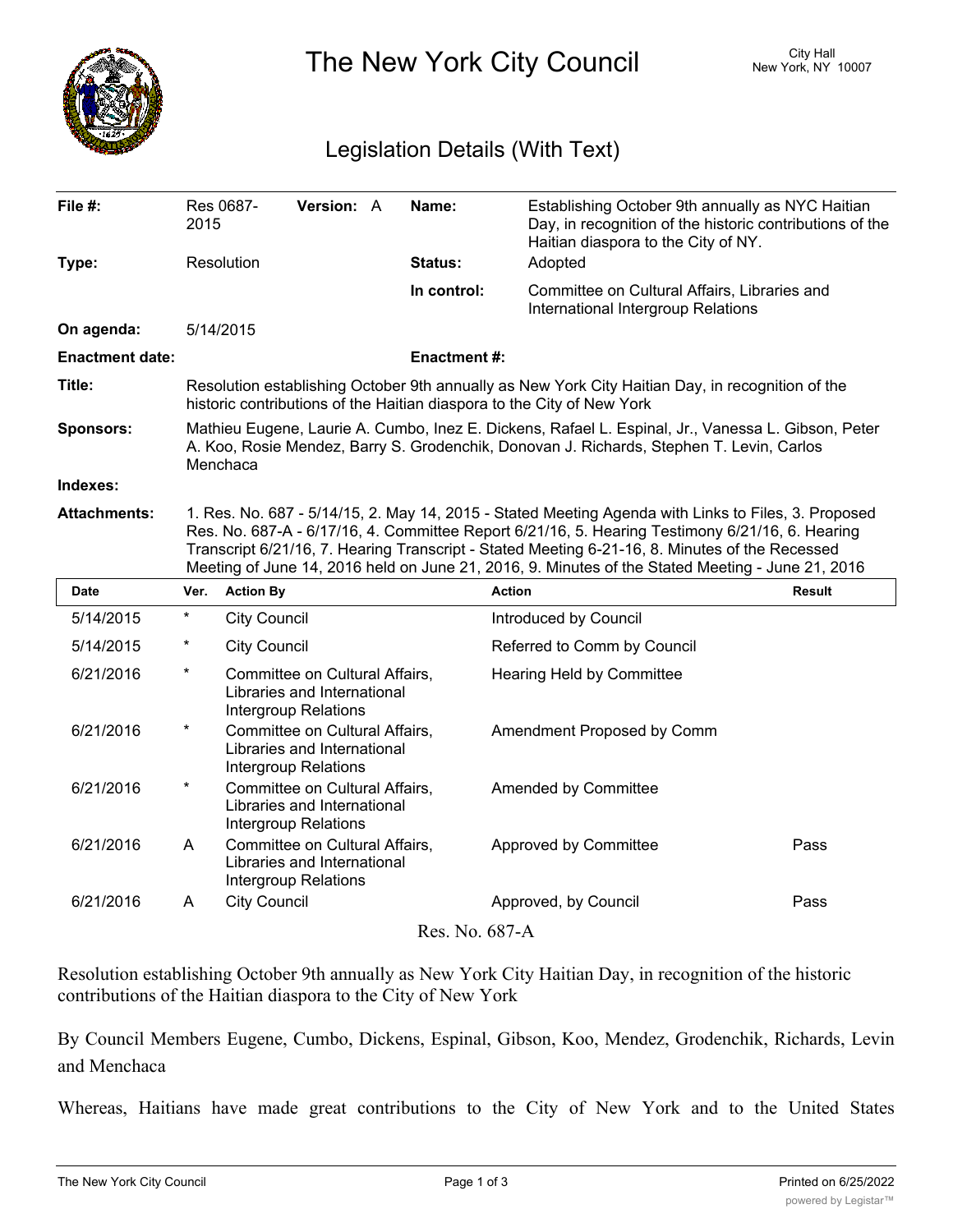## **File #:** Res 0687-2015, **Version:** A

throughout its history, from major achievements in athletics, art, music and culture, to social advancement for persons of African descent, to leadership in elected offices from the local to the national level; and

Whereas, On October 9, 1779 more than 500 recruits from Saint-Domingue, a French colony which later became Haiti, fought alongside American colonial troops against the British Army during the siege of Savannah, one of the most significant foreign contributions to the Revolutionary War; and

Whereas, In the early 19<sup>th</sup> Century, Haitian philanthropist and freed slave, Pierre Toussaint, started an orphanage on Franklin Street in New York City for poor girls and boys, paying for their education and setting them up with jobs; and

Whereas, Toussaint also started a credit bureau, an employment agency and a refuge for priests and destitute travelers and became a resource for Haitian immigrants moving to New York City due to his ability to speak French and English; and

Whereas, Toussaint raised funds and donated much of his own money to build Old Saint Patrick's Cathedral on Mulberry Street in Manhattan, where he was the first lay person to be buried and for which he was eventually venerated by the Catholic Church in 1996 by Pope John Paul II; and

Whereas, Activist, civil rights leader and famed writer of Haitian descent, W.E.B. Du Bois became the editor of the magazine *The Crisis* in 1910 in New York City, aimed at exposing the widespread prejudice against persons of color, and which became a major publication critiquing segregation and advocating for civil rights, women's rights and labor rights; and

Whereas, New York City native and famed artist of Haitian descent, Jean-Michel Basquiat was a leader of the neo-expressionist movement in New York City, working with other major artists including Andy Warhol, with major exhibits at the Whitney Museum of American Art; and

Whereas, Brooklyn born architects of Haitian descent, Nicole Hollant-Denis and Rodney Leon, have